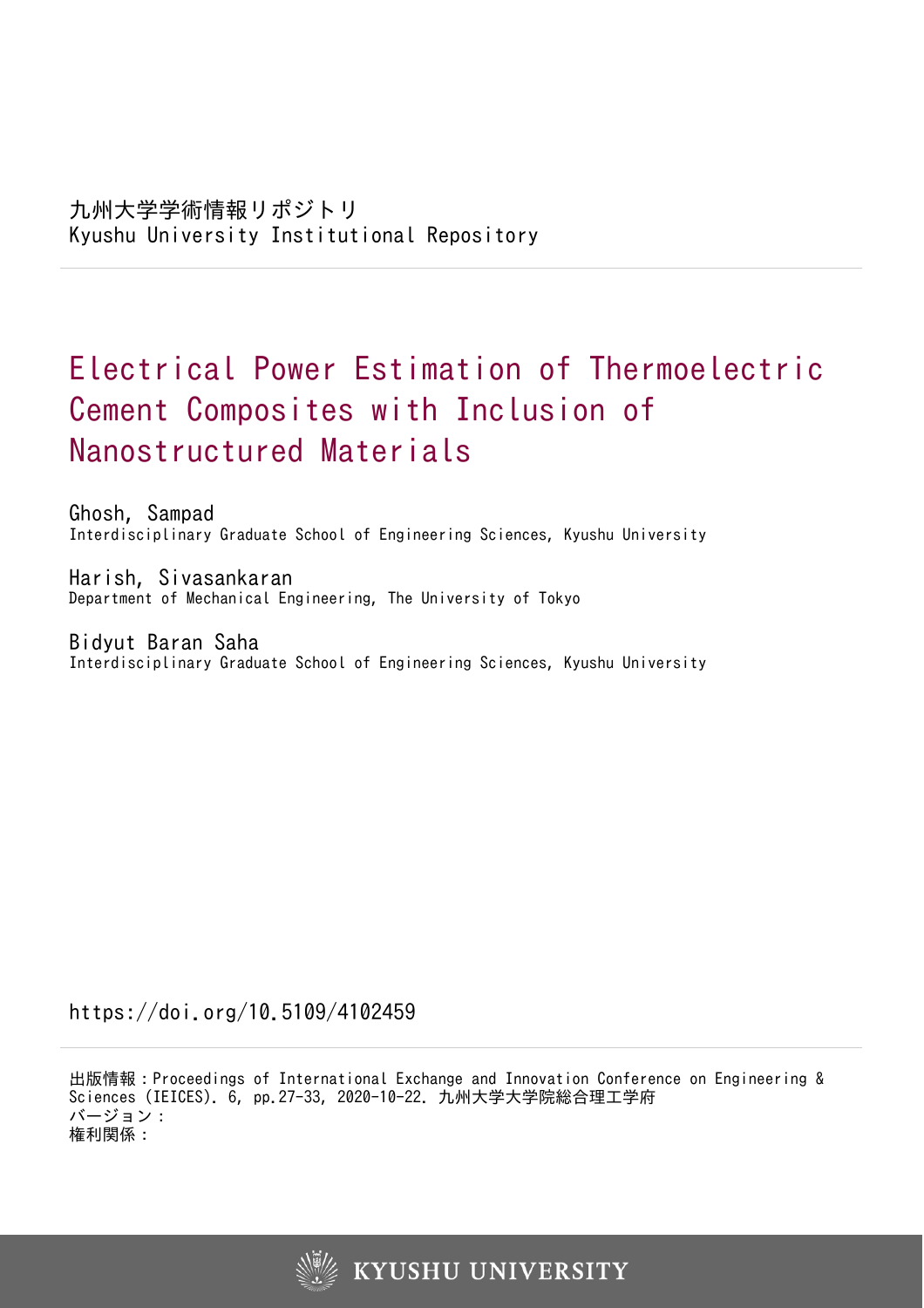# **Electrical Power Estimation of Thermoelectric Cement Composites with Inclusion of Nanostructured Materials**

Sampad Ghosh<sup>1,2</sup>, Sivasankaran Harish<sup>3</sup>, Bidyut Baran Saha<sup>1,2,4,\*</sup>

<sup>1</sup>Interdisciplinary Graduate School of Engineering Sciences, Kyushu University, Japan

2 International Institute for Carbon-Neutral Energy Research (WPI-I <sup>2</sup>CNER), Kyushu University, Japan

<sup>3</sup>Department of Mechanical Engineering, The University of Tokyo, Japan

Corresponding author email: [saha.baran.bidyut.213@m.kyushu-u.ac.jp](mailto:saha.baran.bidyut.213@m.kyushu-u.ac.jp)

**ABSTRACT:** *Measurement of electrical power output for a thermoelectric generator is of great importance for thermoelectric materials research and development. In this work, the calculation of output power based on the thermoelectric properties measurements of cement composites with graphene nanoplatelets and zinc oxide is reported. The maximum output power of 6.0 µW is estimated when the graphene and ZnO contents are 10 wt%, respectively, by cement mass. Approximately 1.5 W power could be achieved by a one square meter graphene nanoplatelets and ZnO added cement composite with a height of 10 mm under a temperature difference of about 50 °C. This paper also discusses the fabrication as well as the thermoelectric properties measurements of cement composite.*

**Keywords:** Cement composites; Graphene nanoplatelets; Output power; Thermoelectric generator; Zinc oxide

# **1. INTRODUCTION**

Cement is one of the widely used materials for structural purposes. However, it has non-structural applications too. The non-structural functions emerged when other functional elements or additives are introduced into the cement. Some particular examples of non-structural characteristics are sensing, electromagnetic interference shielding, joule heating and energy harvesting [1]. Recently, the thermoelectric cement materials on the basis of the thermoelectric phenomenon are becoming appealing for energy harvesting applications. The system does not have to depend entirely on local electricity, which is beneficial to create grid-free zero-energy buildings (ZEB) [2] as well as smart energy [3]. It is also advantageous for the isolated structure, which is distant from the utility companies. Besides, since the building generates electricity, the storage facility requirement (e.g., battery) can be reduced, thus saving weight and cost. Because of the thermoelectric effect, cement composites can convert the heat generated at the building surfaces and pavements into electrical energy, particularly in urban areas [4]. In addition, solar thermal energy can be converted directly into electricity through the thermoelectric cement composites leaving minimal thermal power to be drained into the urban atmosphere. This process could be useful in mitigating the effect of the worldwide urban heat island (UHI) phenomenon [5]. Sun et al. first investigated the effect of thermoelectric in cement composites, with the addition of short carbon fibers and reported the Seebeck coefficient of +5.5 μV°C−1 [6]. Since then, a lot of researchers [7][8][9] have been working on increasing its thermoelectric effect. Three properties exhibited by a thermoelectric material: electrical conductivity, the Seebeck coefficient and thermal conductivity. A good thermoelectric material should possess a high Seebeck coefficient and electrical conductivity and low thermal conductivity. In order to improve the thermoelectric properties, additives such as expanded graphite [10], carbon nanotube [11][12], and graphene [13] have recently been introduced into cement.

Different types of nanoparticles were combined with cement, for instance ZnO  $[14][15][16]$ , Fe<sub>2</sub>O<sub>3</sub> [15] and MnO<sub>2</sub> [17][18].

Because of their broad range of properties in electronic, chemical, mechanical and thermoelectric fields, metallic oxides are attracting extensive investigation [19]. They also possess a lot of environmentally friendly attributes than traditional thermoelectric  $Bi<sub>2</sub>Te<sub>3</sub>$  materials [20]. One of the extensively investigated metallic oxides, zinc oxide (ZnO) has a large variety of applications, which include in the thermoelectric sector [21]. They are also abundant in nature. The Seebeck coefficient for ZnO added cement composites were reported to be more than 1000 μV°C−1 ; however, a very limited electrical conductivity (1.7×10−8 Scm−1 ) [15] hindered their applications in energy harvesting.

In order to increase the electrical conductivity of thermoelectric cement composites, additives such as graphene nanoplatelets is an excellent applicant. It exhibits high electrical conductivity. Also, it's production cost is relatively cheaper than carbon nanofibers and nanotubes [22]. Besides, graphene nanoplatelets have superior thermoelectric properties than carbon nanotubes [23]. Moreover, the addition of graphene is beneficial because phonons mainly drive the heat conduction in graphene. Graphene added cement composite exhibited low thermal conductivity because the phonons scattered strongly in the cement matrix resulting in a high value of thermal resistance [24]. Here, ZnO nanoparticles are employed in increasing the Seebeck coefficient, whereas graphene is selected for the electrical conductivity enhancement. Materials with good thermoelectric properties are applied for energy harvesting.

Thermoelectric energy harvesting is the process of generating electricity, particularly in the micro-scale from external energy sources such as solar thermal energy, waste heat, ambient heat and human body heat. The main inspirations for small scale thermoelectric energy harvesting devices are to add simplicity and comfort in daily life, lower cost and longer lifetimes,

<sup>4</sup>Department of Mechanical Engineering, Kyushu University, Japan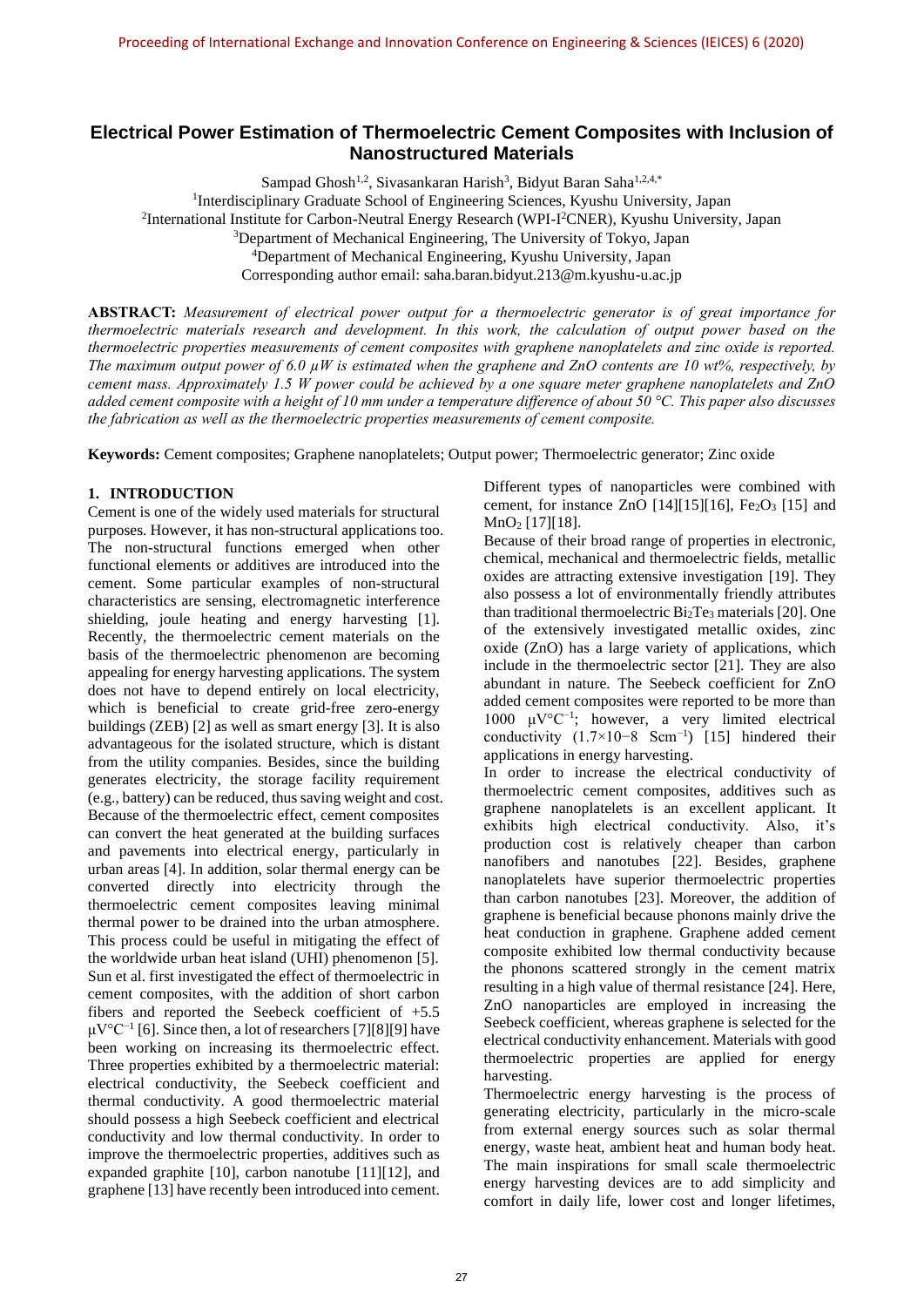reliability and respect the nature of ecosystems. Moreover, harvesting ambient thermal energies can be a great solution as they can help to reduce the urban heat island (UHI) effect suggesting ecologically friendly and renewable. Small scale energy harvesting thermoelectric generators can be installed in a wristwatch [25], wood stove [26] and biomass cook stove [27]. Therefore, investigations of thermoelectric energy harvesting systems for easy powering of miniature wireless and mobile electronics are very much welcome. Such energy harvesters are also used in self-powered devices and wireless sensor networks [28][29] in smart structures, as they can sustain operation and operate independently without requiring an external power supply.

In a thermoelectric system, a bunch of equations is employed to classify a thermoelectric material. Among them, the figure of merit (ZT) and maximum output power  $(P_{\text{max}})$  are crucial parameters and expressed in the following equations.

$$
ZT = \frac{S^2 \sigma}{\kappa} T \tag{1}
$$

$$
P_{max} = \frac{(S\Delta T)^2}{4(L/\sigma A)} = \frac{S^2 (T_h - T_c)^2}{4(L/\sigma A)}
$$
(2)

Where S,  $\sigma$ ,  $\kappa$ , L, A, T<sub>c</sub> and T<sub>h</sub> are the Seebeck coefficient  $(\mu V K^{-1})$ , electrical conductivity  $(Scm^{-1})$ , thermal conductivity ( $Wm^{-1}K^{-1}$ ), sample's length (cm), sample's area  $(cm<sup>2</sup>)$ , cold side temperature  $(K)$  and hot side temperature (K), respectively.

In this work, the nanostructured ZnO and graphene are included in the cement composites. Based on the measured thermoelectric properties, maximum output power and efficiency are calculated for the thermoelectric cement composites with nanostructured additives. The highest value of  $P_{\text{max}}$  equals to 6  $\mu$ W is obtained at 70 °C with both 10 weight percent graphene nanoplatelets and ZnO additions.

#### **2. METHODOLOGY**

# **2.1 Materials**

Commercially available graphene nanoplatelets (Hgrade) from XG Sciences, USA and Portland cement from Toyo Matelan Company Limited, Japan, are used for this research. Zinc oxide (ZnO) is purchased from Sigma Aldrich. Details of the properties of graphene nanoplatelets (GnP), ZnO and cement are presented in [Table 1.](#page-2-0)

<span id="page-2-0"></span>Table 1. Properties of the materials used for this work.

| Material | Average<br>particle<br>size<br>$(\mu m)$ | Molecular<br>weight<br>(g/mol) | Specific<br>density<br>$(g/cm^3)$ | Surface<br>area<br>$(m^2/g)$ |
|----------|------------------------------------------|--------------------------------|-----------------------------------|------------------------------|
| GnP      | ~25                                      |                                | 2.2                               | 50-80                        |
| ZnO      | $\leq 0.05$                              | 81.39                          |                                   | >10.8                        |
| Cement   |                                          |                                | 3.12                              | 0.35                         |

The GnP and ZnO both used 5.0, 10.0 and 15.0 weight (wt) percent by weight of cement in the composites, and then labelled by 5\_CC (5% GnP, 5% ZnO), 10\_CC (10% GnP, 10% ZnO) and 15\_CC (15% GnP, 15% ZnO), respectively. The composites are listed in [Table 2.](#page-2-1) The additive concentration is limited to 15.0 wt percent since the GnP loading of 15.0 wt percent yielded maximum thermoelectric properties [13]. All concentration ratios were kept strictly during the processes of sample preparation.

<span id="page-2-1"></span>Table 2. A list of prepared cement composites included GnP and ZnO.

| Composites | Graphene<br>nanoplatelets<br>(GnP) | Zinc<br>oxide<br>(ZnO) | Cement            |
|------------|------------------------------------|------------------------|-------------------|
| 5 CC       | $5 \text{ wt\%}$                   | $5 \text{ wt\%}$       | $90 \text{ wt\%}$ |
| 10 CC      | $10 \text{ wt\%}$                  | $10 \text{ wt\%}$      | $80 \text{ wt\%}$ |
| 15 CC      | $15 \text{ wt\%}$                  | $15 \text{ wt\%}$      | 70 wt%            |

#### **2.2 Sample Preparation**

Appropriate amounts of graphene nanoplatelets (GnP), zinc oxide (ZnO) and cement poured into a zirconia container. The appropriate quantity (30 g) of zirconia balls (diameter  $= 1$  mm) was applied to the jar and later loaded into a Planetary Micro Mill (Pulverisette 7 Premium Line by Fritsch Japan Company Limited). Then all the components were mixed at a speed of 600 rpm. The mixture was running for 12 cycles, where one cycle involves a run time of 60 min and a pause time of 5 min. This technique is a dry dispersive operation, allowing for the homogeneous placement of GnP and ZnO in the cement composite. The added balls were removed from the blended mixture using a vibrating sieve mechanism (Nitto, ANF-30). By these procedures, uniform particle size can be ensured throughout the sample as well as helps to generate reproducible data. The sieve machine was operated for 20 min with a filter aperture size of 106 μm (140 mesh). Regardless of the GnP and ZnO loadings, the water to cement ratio was preserved at 0.1:1. Water is carefully combined with the mixture and then transferred to a die of steel ( $\varphi$ 20×30 mm<sup>2</sup>). The mix was pressed at 40 MPa for 1 min by a compression system (NT-200H, NPa system) to form bulk samples with a size of approximately  $\varphi$ 20×4 mm<sup>2</sup>. The specimens are left for curing at room temperature under ambient conditions, followed by heating for 5 hours at 200  $\degree$ C to avoid the effect of moisture on the experimental results. A Micro Cutter made by Maruto Company Limited has occasionally been used to meet the sample size required for a given measurement. The general procedures for sample preparation are shown in [Fig. 1.](#page-3-0)

#### **2.3 Measurement**

In order to measure electrical conductivity and the Seebeck coefficient, the samples were cut from the pellets to the bars  $(2\times2\times10 \text{ mm}^3)$  by the micro cutter, as shown in [Fig. 1.](#page-3-0) Composite surfaces were polished by sandpaper and then platinum wires mounted around the two edges of the composite. The Seebeck coefficient and electrical conductivity were then simultaneously measured using a tool called RZ2001i based on fourprobe methods provided by Ozawa science. One side was kept at room temperature and the other side was heated automatically from room temperature. The hot side temperature was increased up to 75 °C with a heating rate of 0.01 °C per second. At each increment, the temperature remained constant for 5 minutes in order to achieve voltage stability.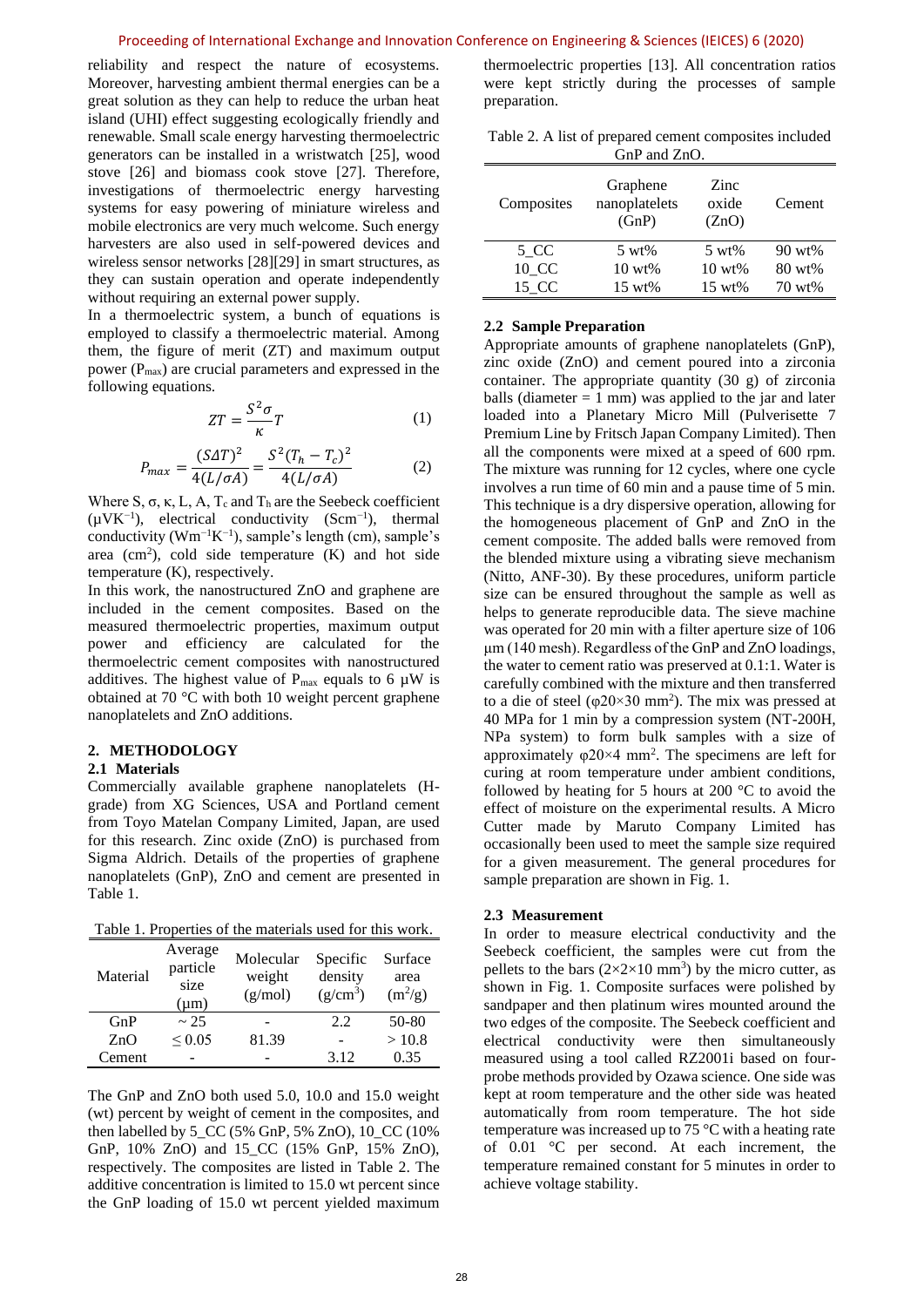## Proceeding of International Exchange and Innovation Conference on Engineering & Sciences (IEICES) 6 (2020)



Fig. 1. Processes for the preparation of hybrid cement composites.

<span id="page-3-0"></span>The thermal conductivity  $(\kappa)$  was determined from the formulation given as follows:  $\kappa = \alpha \rho C_p$ . Where α, ρ and Cp are the thermal diffusivity in  $mm^2s^{-1}$ , density in gcm<sup>-3</sup> and specific heat capacity in  $Jg^{-1}K^{-1}$ , respectively. Netzsch LFA 457 Micro Flash [30] conducted thermal diffusivity measurements at ambient conditions with a temperature rise of 10 °C from room temperature to 100 °C. Diffusivity is measured five times at each temperature point to deliver an accurate result. Specific heat capacities were studied by Shimadzu Corporation Limited with a Differential Scanning Calorimeter (DSC-60A) [31]. The density was obtained from the sample mass and geometry.

#### **3. RESULTS AND DISCUSSION**

# **3.1 Thermoelectric Properties**

[Table 3](#page-3-1) presents the thermoelectric properties of the hybrid nanostructured cement composites. It is shown that the composite's electrical conductivity rises as the GnP and ZnO contents are increasing. The maximum electrical conductivity of 5\_CC, 10\_CC and 15\_CC is measured as 5.5, 13.9 and 17.9 Scm<sup>-1</sup>, respectively. These conductivity values are not much increased than the graphene based cement composites with the same GnP loading, as reported in [13]. Because water is used during the fabrication of GnP-ZnO based cement composite and when ZnO comes into contact with water, it reacts and produced zinc hydroxide,  $Zn(OH)_2$ . This  $Zn(OH)_2$  is an amorphous layer, which may cover the cement molecules and can cause retardation between the GnP-GnP contact [32]. However, the obtained highest value of electrical conductivity  $(17.9 \text{ Sem}^{-1})$  was superior to the reported cement composite with carbon nanotubes [11][12] and graphene nanoplatelets [13].

The measured Seebeck coefficient values are all positive, indicating that the hybrid cement composites are a thermoelectric element of the p-type. Noteworthy, for the hybrid cement composite, the absolute values of the Seebeck coefficient are far superior to those without the nanostructured content of GnP and ZnO, since it was

considered cement has no Seebeck coefficient. This high value reveals that the GnP and ZnO added in the cement composites have an active thermoelectric component. However, ZnO has a superior contribution to the Seebeck

coefficient improvement [15] than GnP [13]. In addition, it has been reported that the main factor in increasing the Seebeck coefficient in cementitious materials is the conduction of the hole [7][33]. This means that the increase in the cement composites Seebeck coefficient with GnP and ZnO could be related to the increase in the contribution of holes. The maximum Seebeck coefficient increases by increasing the content of nanoparticles until it reaches the value of 10.0 wt% GnP and 10.0 wt% ZnO of cement. For 5\_CC and 15\_CC, the maximum Seebeck coefficient is 91.9  $\mu$ VK<sup>-1</sup> and 87.73  $\mu$ VK<sup>-1</sup>, respectively. The greatest Seebeck coefficient of 141.5  $\mu$ VK<sup>-1</sup> is achieved at 71 °C for 10\_CC. Although the most substantial electrical conductivity was shown by the composites at 15.0 wt% GnP and 15.0 wt% ZnO, their Seebeck coefficient is lower than 10\_CC (10.0 wt% GnP and 10.0 wt% ZnO). It may be attributed to the relatively higher concentration of the carrier in the composites because the coupling effect for thermoelectric materials exists between the conductivity and the Seebeck coefficient [34].

It is observed that the specific heat capacity of the hybrid cement composites increases with an increase in temperature while the thermal diffusivity shows an opposite characteristic. Multiplication of these two contrary parameters nullifies its thermal conductivity effects. As a consequence, the thermal conductivity is almost a constant value in the measured temperature range. The average value of κ for 5 CC, 10 CC and 15\_CC is found to be 0.65, 0.99 and 0.92  $Wm^{-1}K^{-1}$ , respectively.

The thermoelectric figure of merit is calculated by using equation (1). The highest figure of merit for the cement composite is 0.0101 at 71 °C with 10.0 wt% GnP and 10.0 wt% ZnO loadings. Due to the improved Seebeck coefficient, the figure of merit in cement composites with GnP and ZnO loadings is mostly enhanced.

<span id="page-3-1"></span>

| Table 3. Measured thermoelectric properties of cement |  |
|-------------------------------------------------------|--|
| composites with GnP and ZnO.                          |  |

| Composites | Thermoelectric properties<br>(maximum obtained values) |        |             |        |  |
|------------|--------------------------------------------------------|--------|-------------|--------|--|
|            | S<br>$(\mu V/K)$                                       | (S/cm) | ĸ<br>(W/mK) | 7T     |  |
| 5. CC      | 919                                                    | 55     | 0.65        | 0.0028 |  |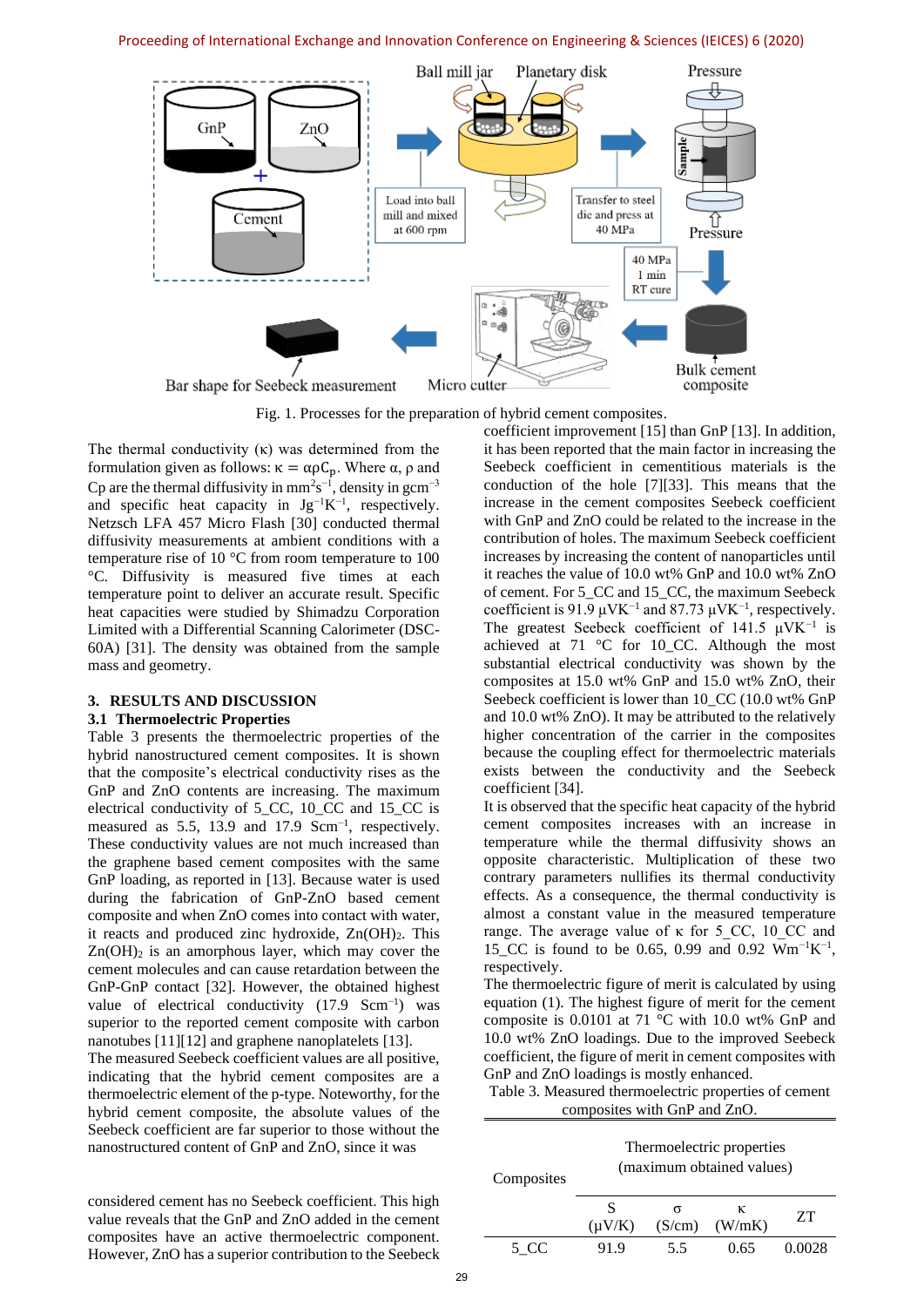|  |  |  | Proceeding of International Exchange and Innovation Conference on Engineering & Sciences (IEICES) 6 (2020) |  |  |  |  |  |  |
|--|--|--|------------------------------------------------------------------------------------------------------------|--|--|--|--|--|--|
|--|--|--|------------------------------------------------------------------------------------------------------------|--|--|--|--|--|--|

| 10 CC | 141.5 | 13.9 | 0.99 | 0.0101 |
|-------|-------|------|------|--------|
| 15 CC | 87.73 | 17.9 | 0.92 | 0.0048 |

# **3.2 Maximum Output Power**

The maximum output power (Pmax) is calculated by using equation (2) for the hybrid cement composites. The obtained values of Seebeck coefficients, electrical conductivity and sample's dimensions  $(2 \times 2 \times 10 \text{ mm}^3)$ with GnP and ZnO inclusions are employed during power calculation. The maximum power output of the prepared composites with different loading of GnP and ZnO as a function of hot side temperature is shown in [Fig. 2.](#page-4-0) It is seen that the calculated highest electrical power can be reached to 6  $\mu$ W when the hot side is at 71 °C while the cold side is kept at 25 °C by using 10.0 wt% GnP and 10.0 wt% ZnO into the cement. The calculated maximum output power for the composite with graphene and ZnO is higher than the carbon fiber based cement composites [35]. Since the measured Seebeck coefficients for 10\_CC (10% GnP, 10% ZnO) sample was higher than the other two composites (5\_CC and 15\_CC), the maximum power for 10\_CC exhibited the most.

To realize the power output generated from the real-sized area and compare it with other energy harvesting devices, Pmax is again calculated for the cement composites considering the sample's surface of one square meter, as shown in [Fig. 3.](#page-5-0) This figure indicates that by utilizing composites in the pavements, roof or building surfaces would possess ~1.5 W power per square meter under a temperature difference of about 50 °C using only a p-type cement composite with both 10 wt% GnP and ZnO having a height of 10 mm. This estimated value is higher than the reported value for a thermoelectric generator by utilizing a human body source where the obtained value was 0.285 Wm<sup>-2</sup> [36]. It is reported that when a PN junction is made by p- and n-type cement composite, the Seebeck coefficient at the intersection exhibited higher values than their individuals [37]. So, a further increase in total output power might be obtained to join this GnP-ZnO composite and n-type cement composites, which could remarkably improve the Seebeck coefficient.

To estimate the output power from a cement composite based thermoelectric generator (TEG), a pair of p-type and n-type composite having a junction electrically connected in series and thermally in parallel is required. In this work, only p-type cement composite was obtained. So, consideration of an n-type is necessary. Similar to this work, i.e., in terms of loading concertation, Wei et al. [10] reported an n-type cement composite with a maximum Seebeck coefficient of about −52 µVK−1 at  $~1$ <sup>o</sup>C using expanded graphite as an additive. Considering the Seebeck coefficient of that n-type composite and p-type composite (GnP and ZnO), the maximum electrical power for a structural thermoelectric generator is calculated [12]. As it is shown in [Fig. 4,](#page-5-1) when a cement composite device is fabricated with expanded graphite thermoelectric element (n-type), and graphene and ZnO thermoelectric element (p-type), maximum power output as 0.55 mW under a temperature difference of 50 °C can be estimated.



<span id="page-4-0"></span>Fig. 2. Maximum power output with GnP and ZnO loadings as a function of hot side temperature.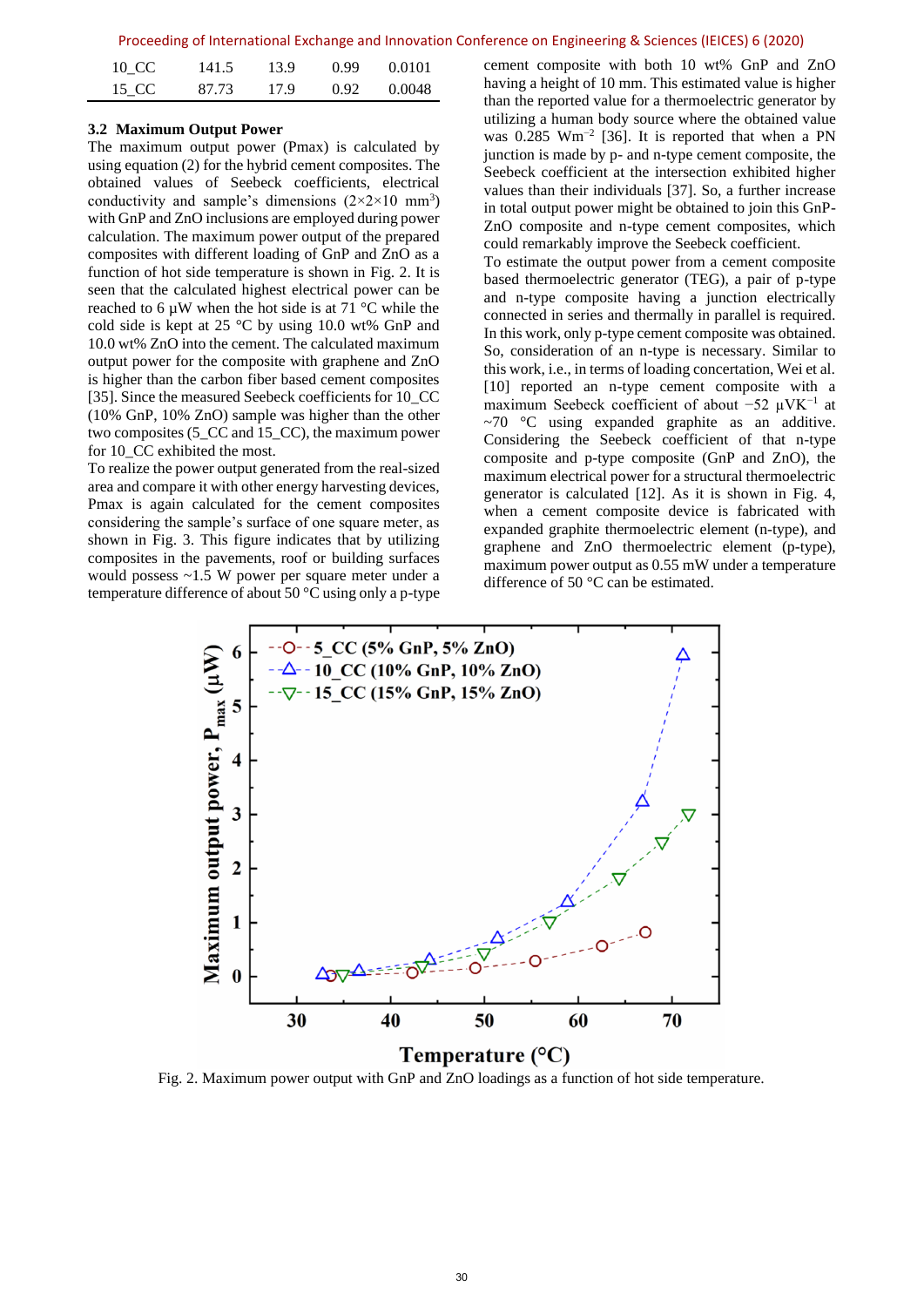

<span id="page-5-0"></span>Fig. 3. Normalized maximum power output for the cement composites concerning hot side temperature with an area of one square meter.



<span id="page-5-1"></span>Fig. 4. Maximum power output for a cement composite based thermoelectric generator to the temperature difference.

#### **4. CONCLUSIONS**

A thermoelectric generator based on structural cement composites could potentially use in ambient energy harvesting by capturing the unused ambient heat energies in buildings, pavements, industrial environments, etc. and converting it into usuable electrical energy. Approximately 1.5 W power could be achieved by a one square meter graphene nanoplatelets and ZnO added cement composite with a height of 10 mm under a temperature difference of about 50 °C. The estimated energy can be stored in a capacitor and utilized in a wired

or wireless communication network for the buildings. Integrated energy saving and harvesting technology in facilities will enable future energy-saving buildings and 'greener' construction towards multifunctional smart structures.

#### **5. ACKNOWLEDGEMENTS**

The authors acknowledge Professor Michitaka Ohtaki, Kyushu University, for given the support to use the fourprobe system. The authors are grateful to Dr. Wojciech Klich, Kyushu University, for his helpful discussion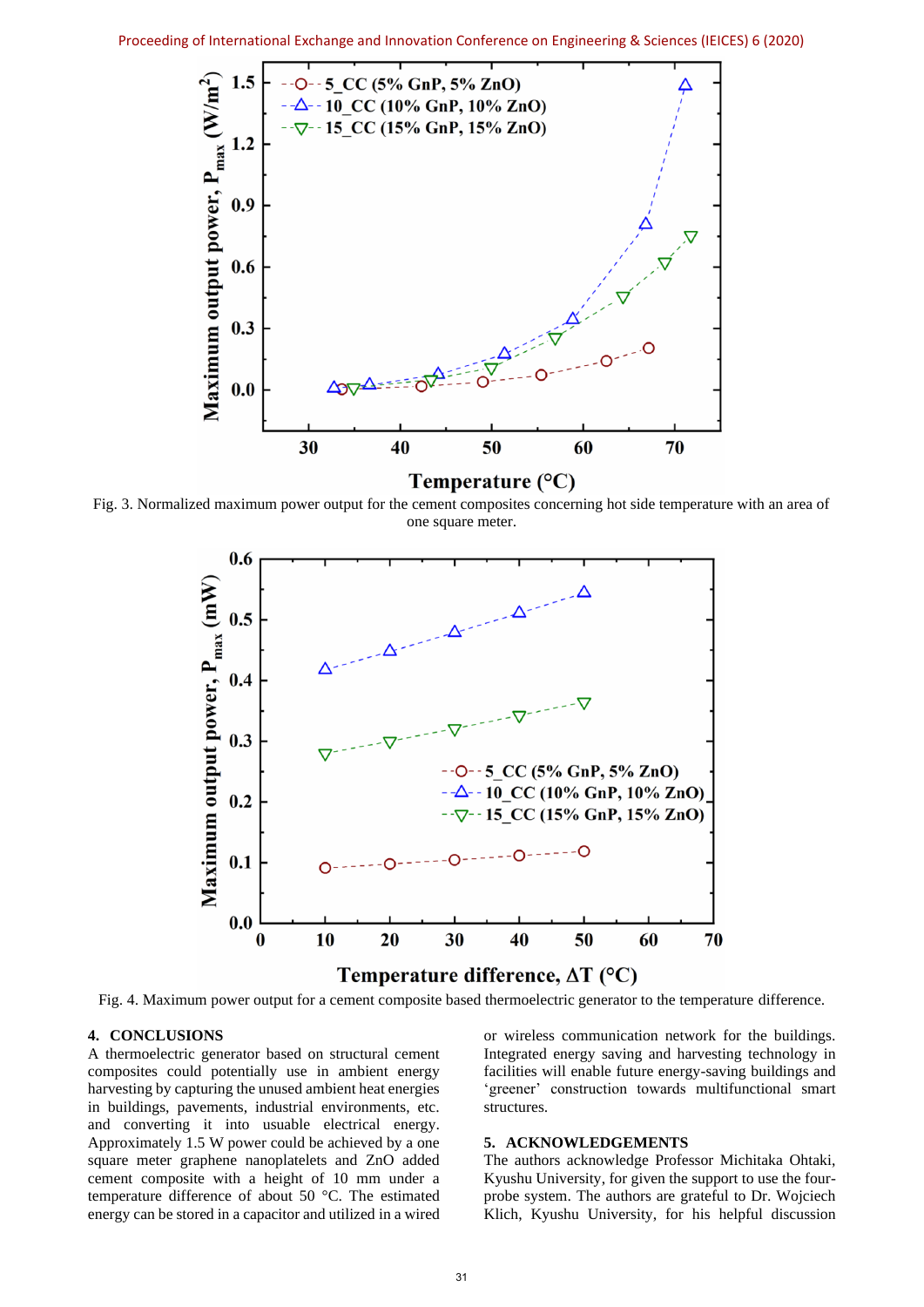# Proceeding of International Exchange and Innovation Conference on Engineering & Sciences (IEICES) 6 (2020)

during the Seebeck coefficient and electrical conductivity measurements.

# **6. REFERENCES**

- [1] D.D.L. Chung, A review of multifunctional polymer-matrix structural composites, Compos. Part B Eng. 160 (2019) 644–660.
- [2] M.D. Leonard, E.E. Michaelides, Grid-independent residential buildings with renewable energy sources, Energy. 148 (2018) 448–460.
- [3] H. Lund, P.A. Østergaard, D. Connolly, B.V. Mathiesen, Smart energy and smart energy systems, Energy. 137 (2017) 556–565.
- [4] Y. Qin, A review on the development of cool pavements to mitigate urban heat island effect, Renew. Sustain. Energy Rev. 52 (2015) 445–459.
- [5] X. Li, Y. Zhou, S. Yu, G. Jia, H. Li, W. Li, Urban heat island impacts on building energy consumption: A review of approaches and findings, Energy. 174 (2019) 407–419.
- [6] M. Sun, Z. Li, Q. Mao, D. Shen, Thermoelectric percolation phenomena in carbon fiber-reinforced concrete, Cem. Concr. Res. 28 (1998) 1707–1712.
- [7] S. Wen, D.D.L. Chung, Enhancing the Seebeck effect in carbon fiber-reinforced cement by using intercalated carbon fibers, Cem. Concr. Res. 30 (2000) 1295–1298.
- [8] S. Wen, D.D.L. Chung, Effect of fiber content on the thermoelectric behavior of cement, J. Mater. Sci. 39 (2004) 4103–4106.
- [9] D. Bahar, Y. Salih, Thermoelectric behavior of carbon fiber reinforced lightweight concrete with mineral admixtures, New Carbon Mater. 23 (2008) 21–24.
- [10] J. Wei, L. Zhao, Q. Zhang, Z. Nie, L. Hao, Enhanced thermoelectric properties of cement-based composites with expanded graphite for climate adaptation and large-scale energy harvesting, Energy Build. 159 (2018) 66–74.
- [11] J. Wei, Y. Fan, L. Zhao, F. Xue, L. Hao, Q. Zhang, Thermoelectric properties of carbon nanotube reinforced cement-based composites fabricated by compression shear, Ceram. Int. 44 (2018) 5829– 5833.
- [12] L. Tzounis, M. Liebscher, R. Fuge, A. Leonhardt, V. Mechtcherine, P- and n-type thermoelectric cement composites with CVD grown p- and n-doped carbon nanotubes: Demonstration of a structural thermoelectric generator, Energy Build. 191 (2019) 151–163.
- [13] S. Ghosh, S. Harish, K.A. Rocky, M. Ohtaki, B.B. Saha, Graphene enhanced thermoelectric properties of cement based composites for building energy harvesting, Energy Build. 202 (2019) 109419.
- [14] S.A. Ghahari, E. Ghafari, N. Lu, Effect of ZnO nanoparticles on thermoelectric properties of cement composite for waste heat harvesting, Constr. Build. Mater. 146 (2017) 755–763.
- [15] T. Ji, X. Zhang, W. Li, Enhanced thermoelectric effect of cement composite by addition of metallic oxide nanopowders for energy harvesting in buildings, Constr. Build. Mater. 115 (2016) 576– 581.
- [16] S. Ghosh, S. Harish, M. Ohtaki, B.B. Saha, Enhanced figure of merit of cement composites with

graphene and ZnO nanoinclusions for efficient energy harvesting in buildings, Energy. 198 (2020) 117396.

- [17] T. Ji, X. Zhang, X. Zhang, Y. Zhang, W. Li, Effect of manganese dioxide nanorods on the thermoelectric properties of cement composites, J. Mater. Civ. Eng. 30 (2018) 04018224-1–8.
- [18] S. Ghosh, S. Harish, M. Ohtaki, B.B. Saha, Thermoelectric figure of merit enhancement in cement composites with graphene and transition metal oxides, Mater. Today Energy. (2013) 100492  $(1-5)$ .
- [19] S. Walia, S. Balendhran, H. Nili, S. Zhuiykov, G. Rosengarten, Q.H. Wang, M. Bhaskaran, S. Sriram, M.S. Strano, K. Kalantar-Zadeh, Transition metal oxides - thermoelectric properties, Prog. Mater. Sci. 58 (2013) 1443–1489.
- [20] Y. Feng, X. Jiang, E. Ghafari, B. Kucukgok, C. Zhang, I. Ferguson, N. Lu, Metal oxides for thermoelectric power generation and beyond, Adv. Compos. Hybrid Mater. 1 (2018) 114–126.
- [21] Z.L. Wang, Zinc oxide nanostructures: growth, properties and applications, J. Phys. Condens. Mat. 16 (2004) R829–R858.
- [22] P. Cataldi, A. Athanassiou, I. Bayer, Graphene nanoplatelets-based advanced materials and recent progress in sustainable applications, Appl. Sci. 8 (2018) 1438.
- [23] S. Ghosh, S. Harish, B.B. Saha, Thermoelectric properties of graphene and carbon nanotube, Proc. Int. Exch. Innov. Conf. Eng. Sci. 5 (2019) 30–31.
- [24] R. Černý, J. Němečková, P. Rovnaníková, P. Bayer, Effect of thermal decomposition processes on the thermal properties of carbon fiber reinforced cement composites in high-temperature range, J. Therm. Anal. Calorim. 90 (2007) 475–488.
- [25] G.J. Snyder, Small thermoelectric generators, Electrochem. Soc. Interface. 17 (2008) 54–56.
- [26] D. Champier, J.P. Bédécarrats, T. Kousksou, M. Rivaletto, F. Strub, P. Pignolet, Study of a TE (thermoelectric) generator incorporated in a multifunction wood stove, Energy. 36 (2011) 1518– 1526.
- [27] D. Champier, J.P. Bedecarrats, M. Rivaletto, F. Strub, Thermoelectric power generation from biomass cook stoves, Energy. 35 (2010) 935–942.
- [28] H. Karl, W. Andreas, W. Adam, Wireless sensor networks, in: G. Goos, J. Hartmanis, J. van Leeuwen (Eds.), 1st Eur. Work. EWSN, Springer, 2004.
- [29] C. Knight, J. Davidson, S. Behrens, Energy options for wireless sensor nodes, Sensors. 8 (2008) 8037– 8066.
- [30] M.M. Younes, I. EL-sharkawy, I., A. elnaby Kabeel, K. Thu, B.B. Saha, Thermo-physical Properties of Silica Gel Consolidated Composites Using Polyvinylpyrrolidone as Binder for Adsorption Cooling Applications, Proc. Int. Exch. Innov. Conf. Eng. Sci. 3 (2017) 103–104.
- [31] M.A. Islam, K. Thu, B.B. Saha, Specific heat capacity of mangrove and waste palm trunk in raw, carbonized and activated form, Proc. Int. Exch. Innov. Conf. Eng. Sci. 4 (2018) 151–152.
- [32] M.Y.A. Mollah, M. Kesmez, D.L. Cocke, An Xray diffraction (XRD) and Fourier transform infrared spectroscopic (FT-IR) investigation of the long-term